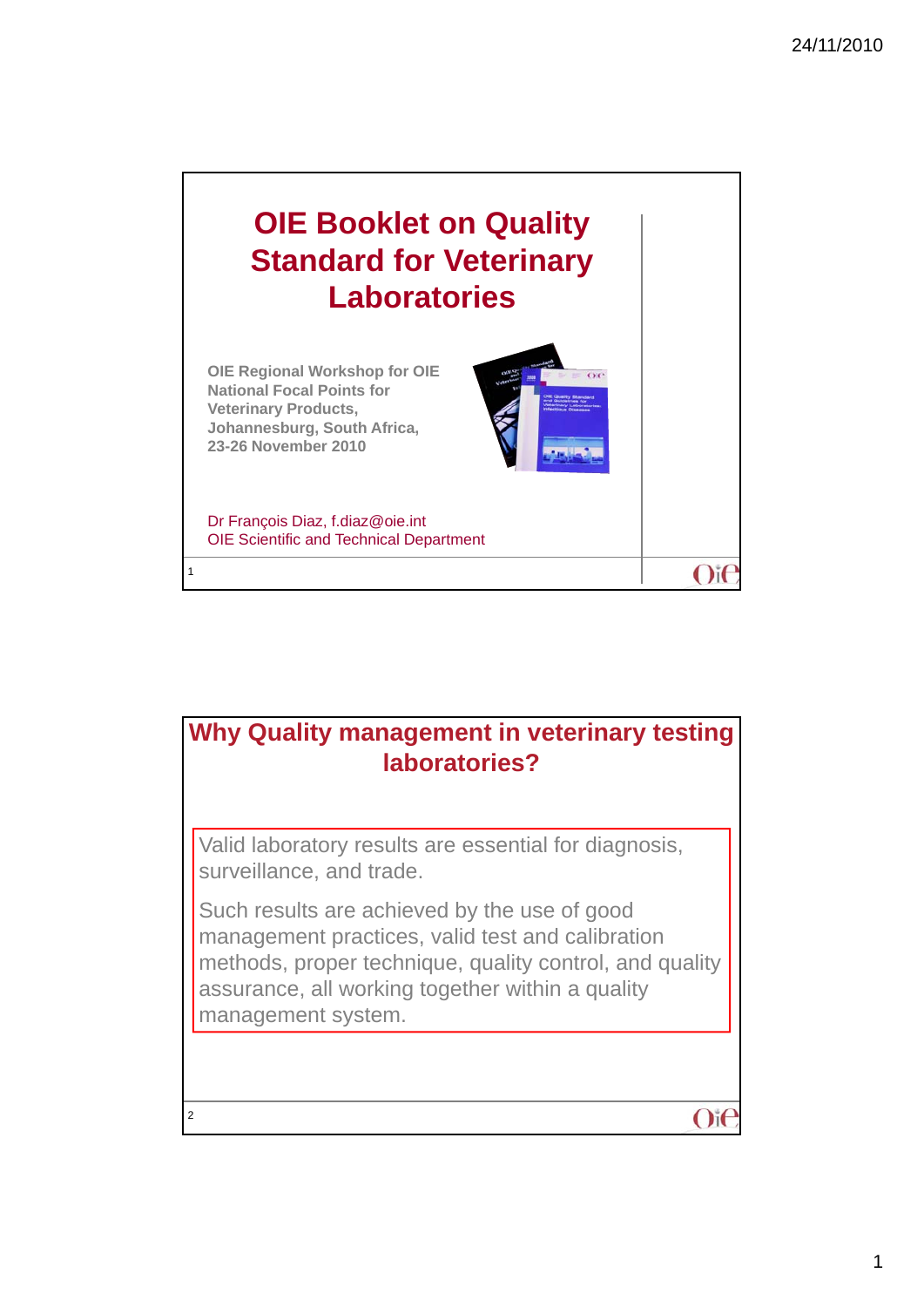

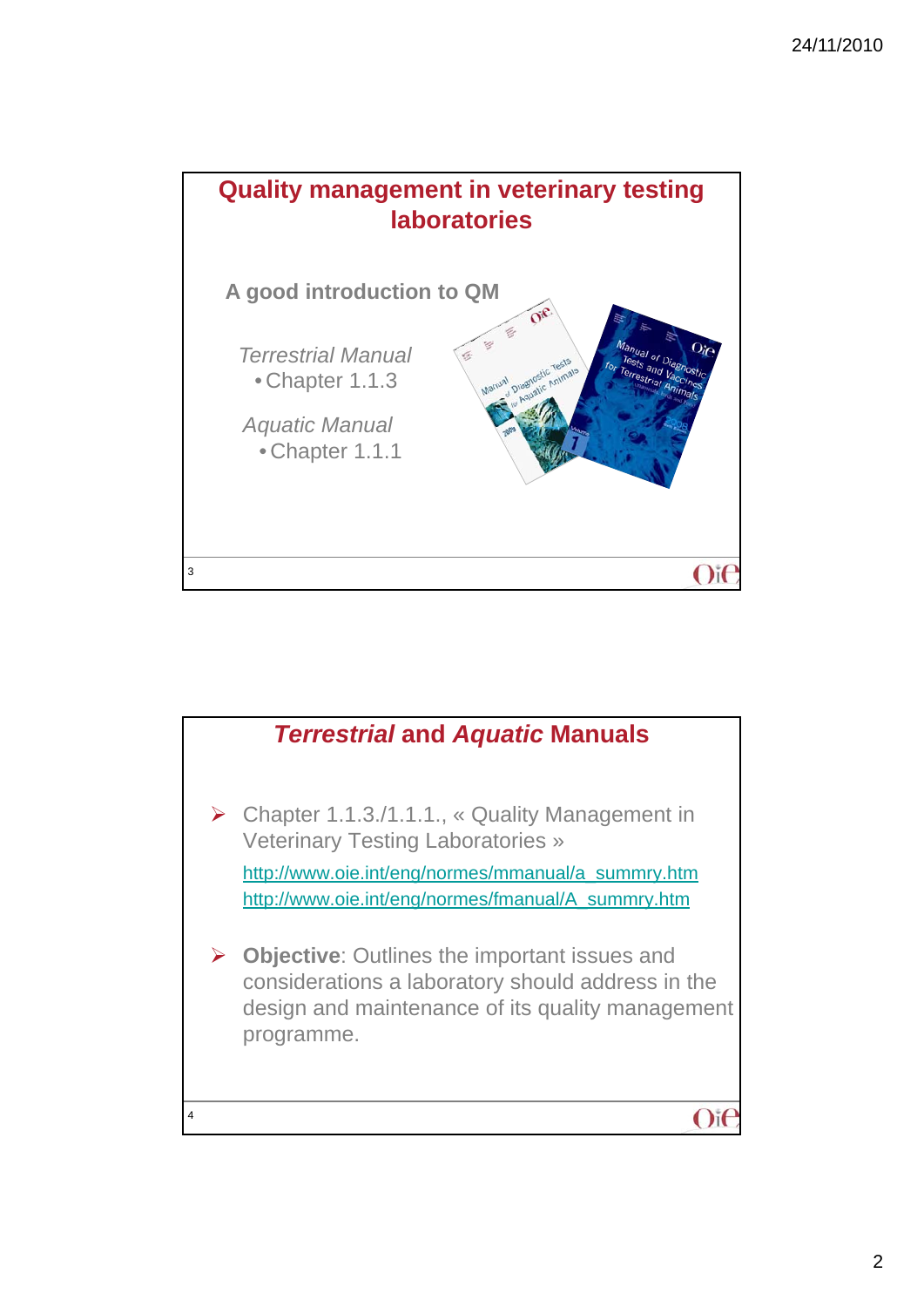

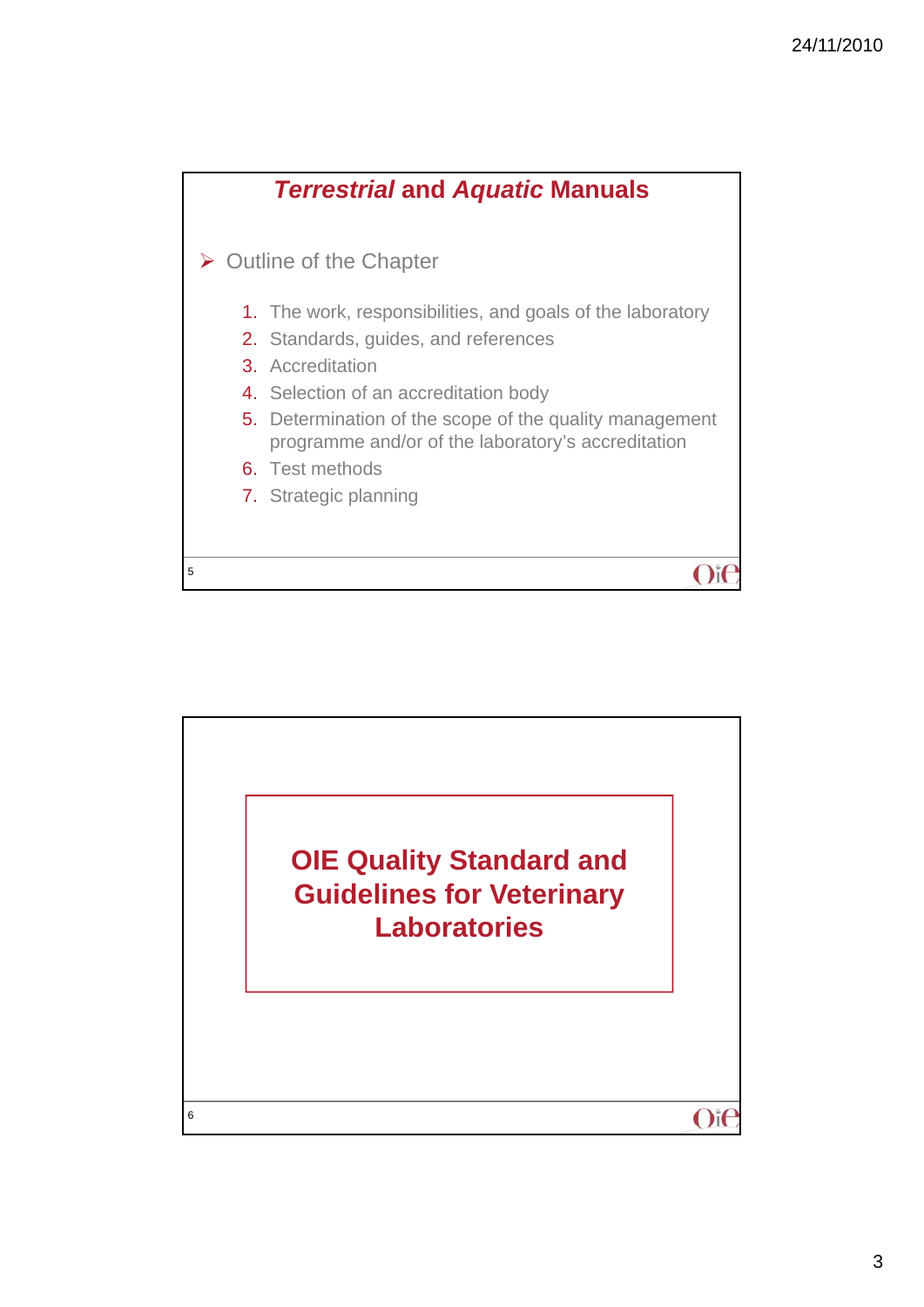

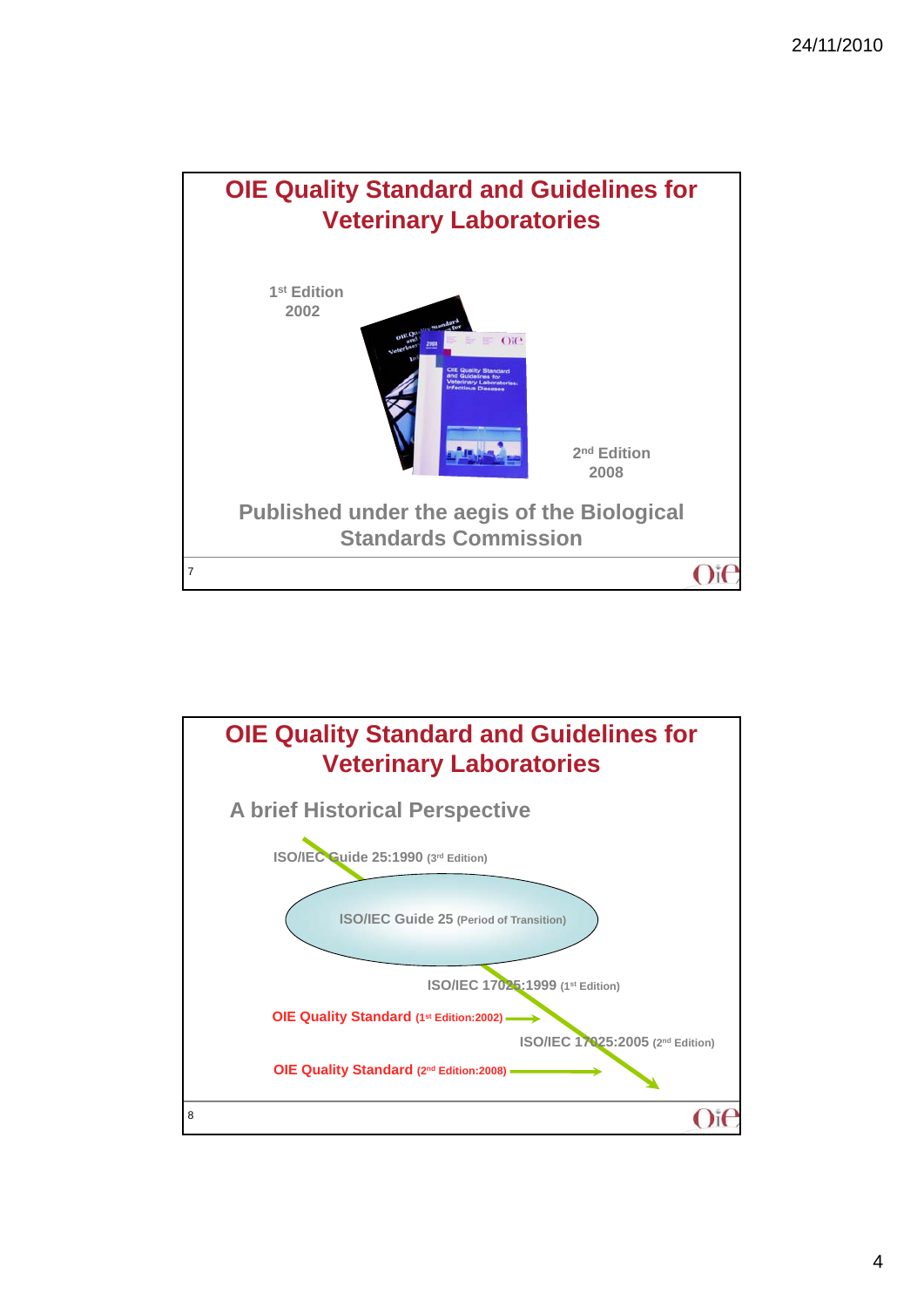$O$ it

## **OIE Quality Standard and Guidelines for Veterinary Laboratories**

This publication provides a useful and practical guide to laboratories seeking to improve or to maintain a level of performance that is acceptable to and recognised by national authorities and international organisations international organisations.

9

## **OIE Quality Standard and Guidelines for Veterinary Laboratories Publication divided in three parts: I.** First part is the OIE Standard for Management and Technical Requirements for Laboratories Conducting Tests for Infectious **Diseases ▶ II.** Second part is 4 additional guidelines for veterinary laboratories **▶ III.** Third part is a Glossary of Terms 10  $O$ if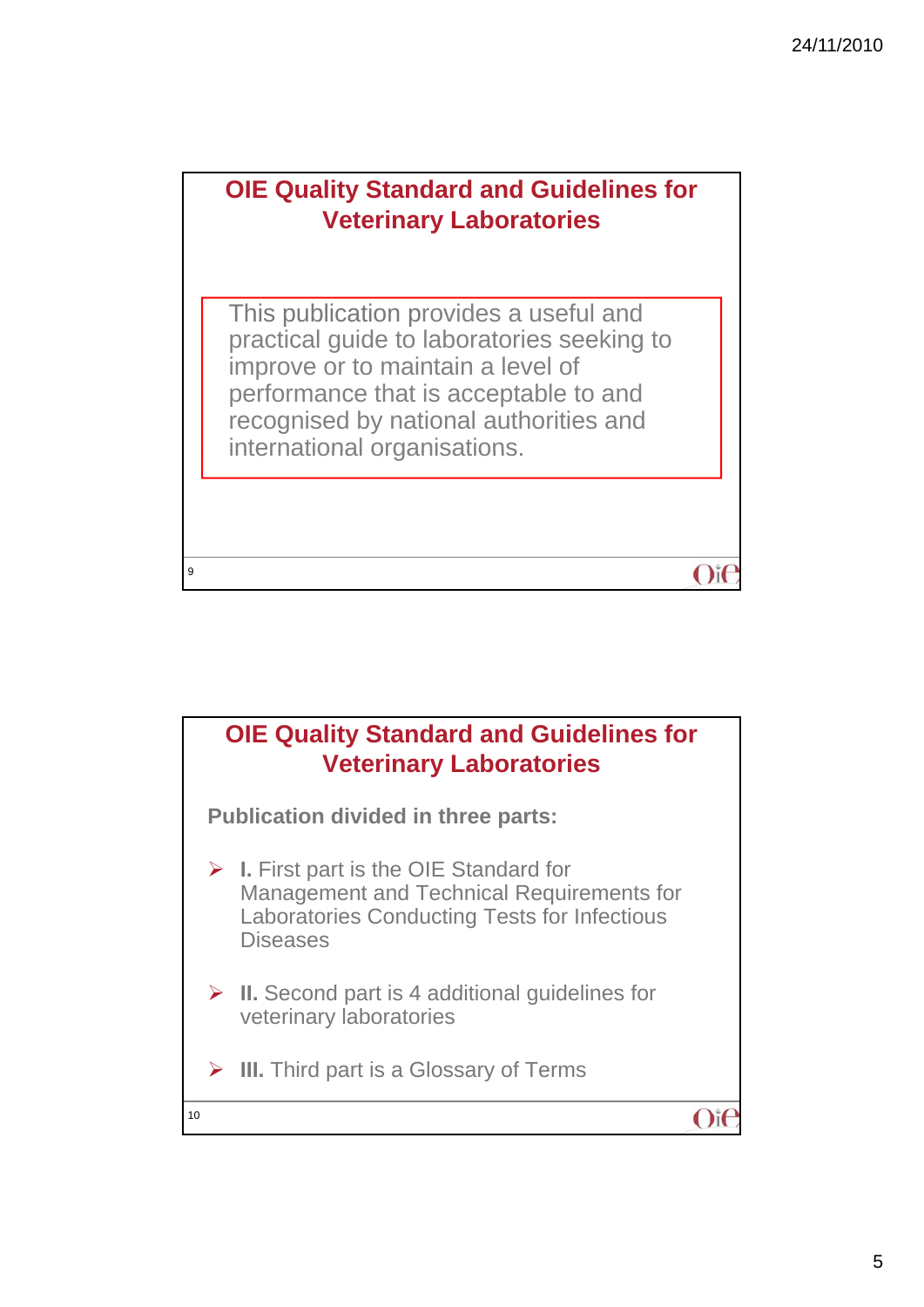

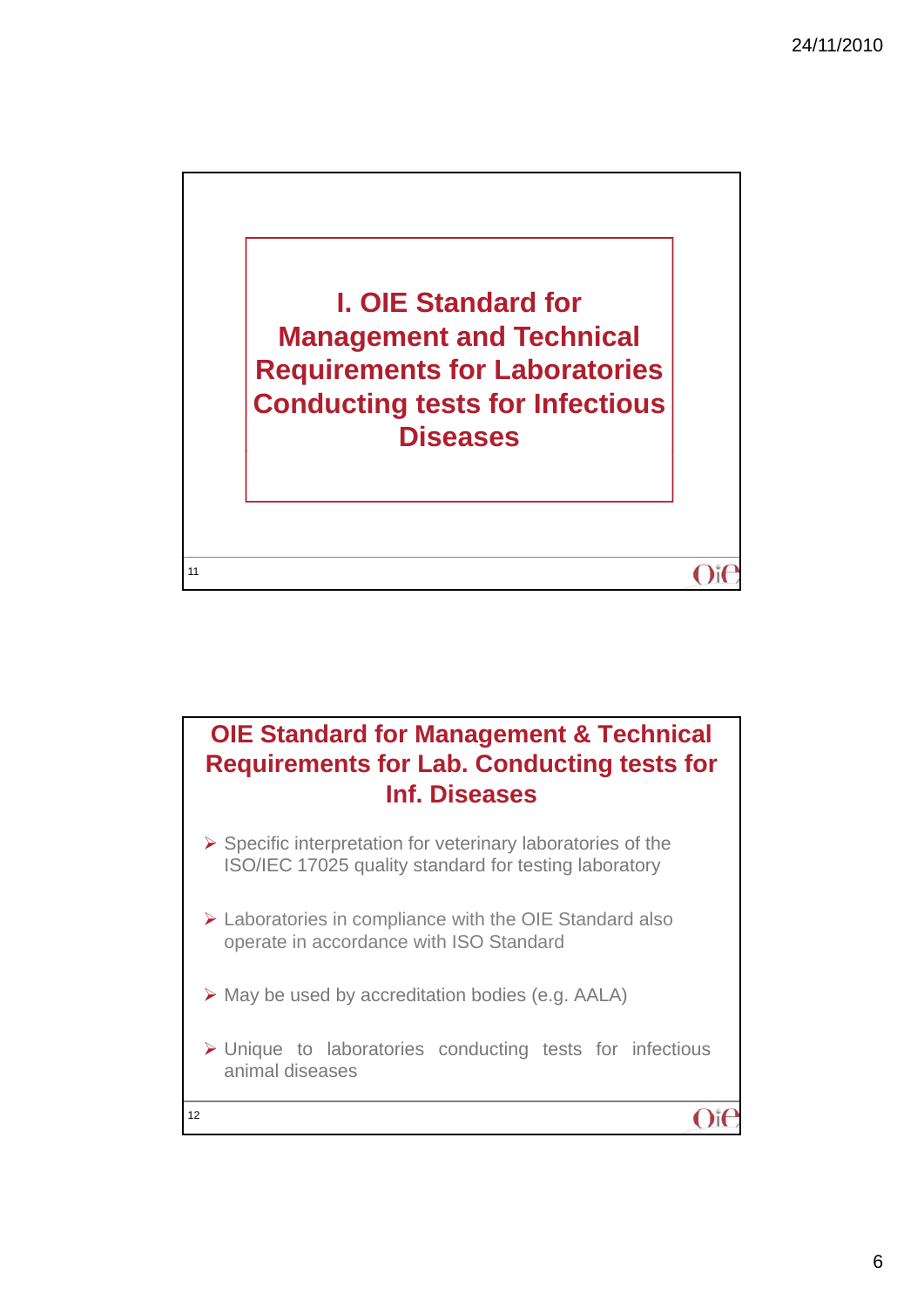$O$ it



**General Outline:**

1. Scope

- 2. Normative references
- 3. Terms and definitions
- 4. Management requirements
- 5. Technical requirements
- 6. References

13

 $\triangleright$  Special emphasis on Clause 5

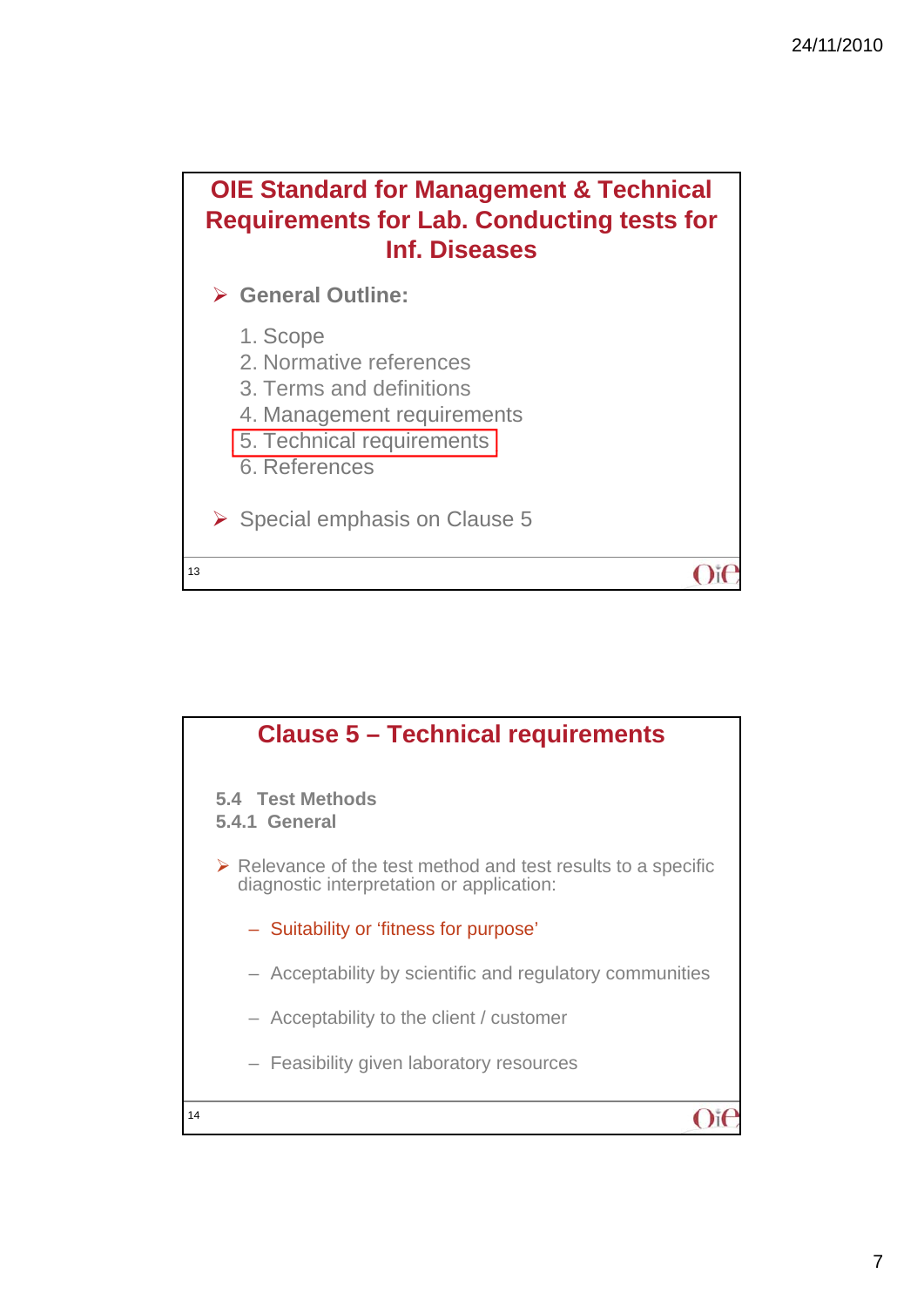

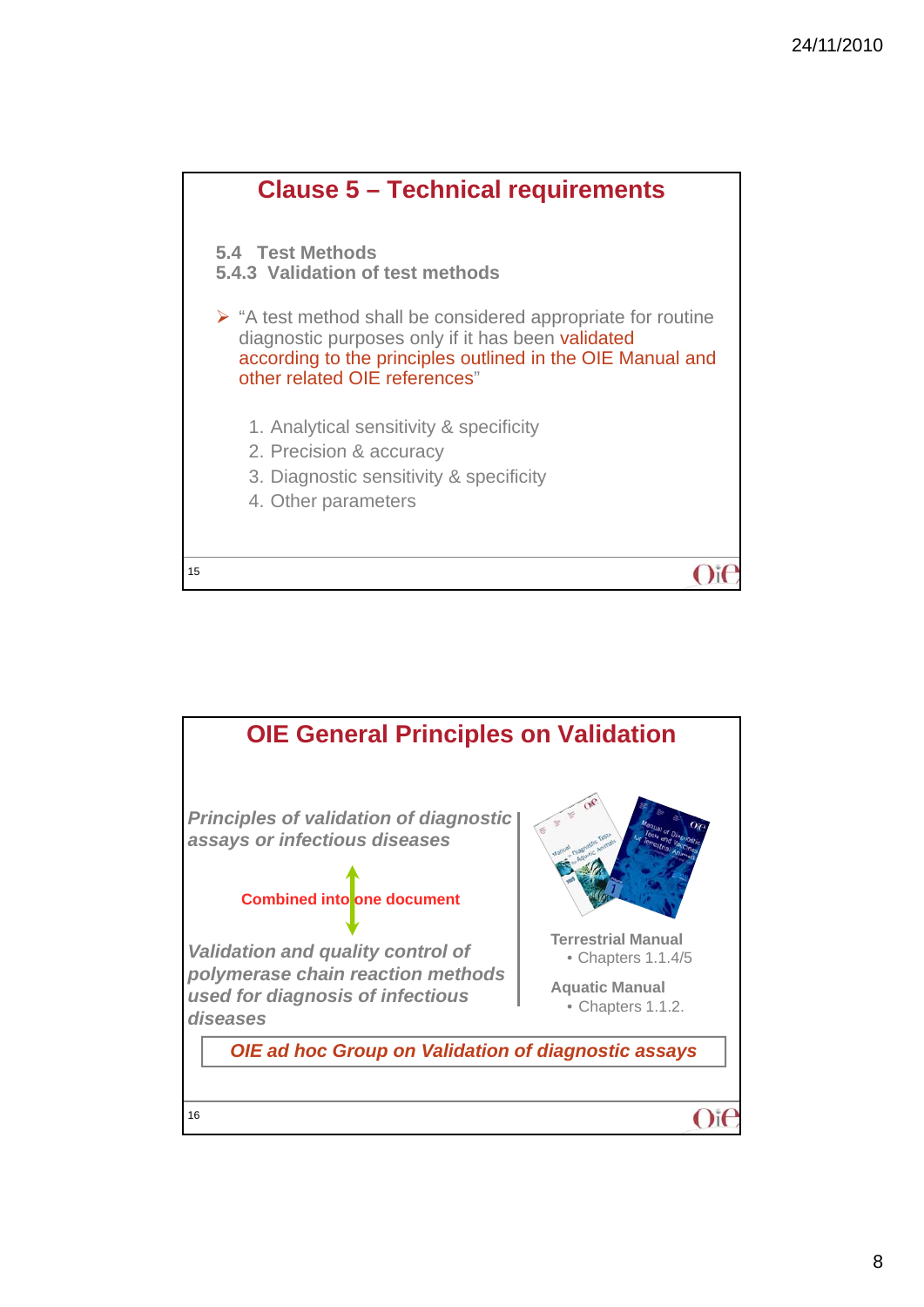## **Chapters 1.1.4/5 of the OIE** *Terrestrial Manual*  **and 1.1.2. of the** *Aquatic Manual*  $\epsilon = \epsilon$  ore • New chapter resulting from the fusion of the two previous chapters on the validation. • 7 Appendixes are in development. • Chapter available and downloadable on the OIE website: http://www.oie.int/eng/normes/mmanual/A\_summry.htm http://www.oie.int/eng/normes/fmanual/A\_summry.htm 17  $O$ it

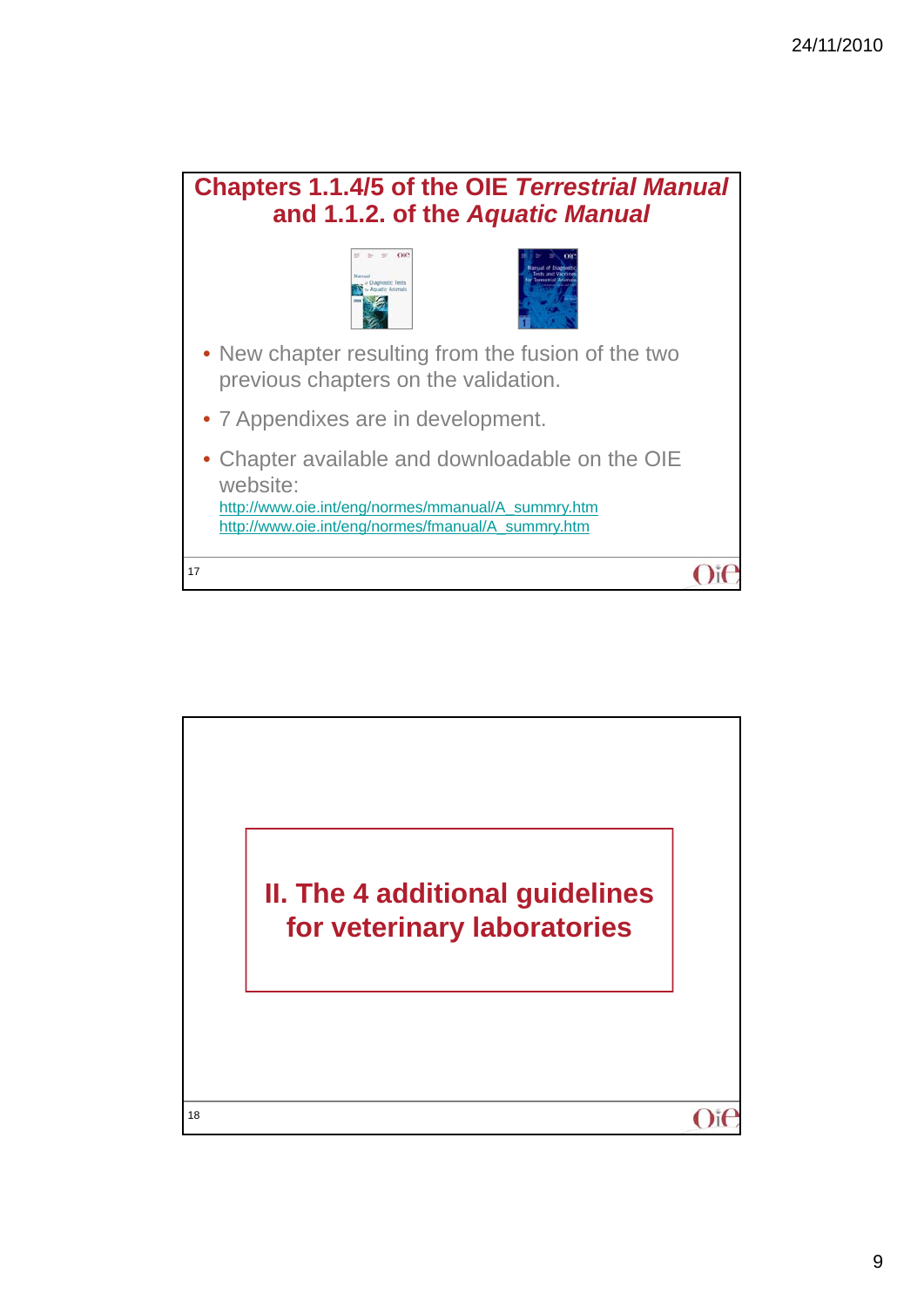

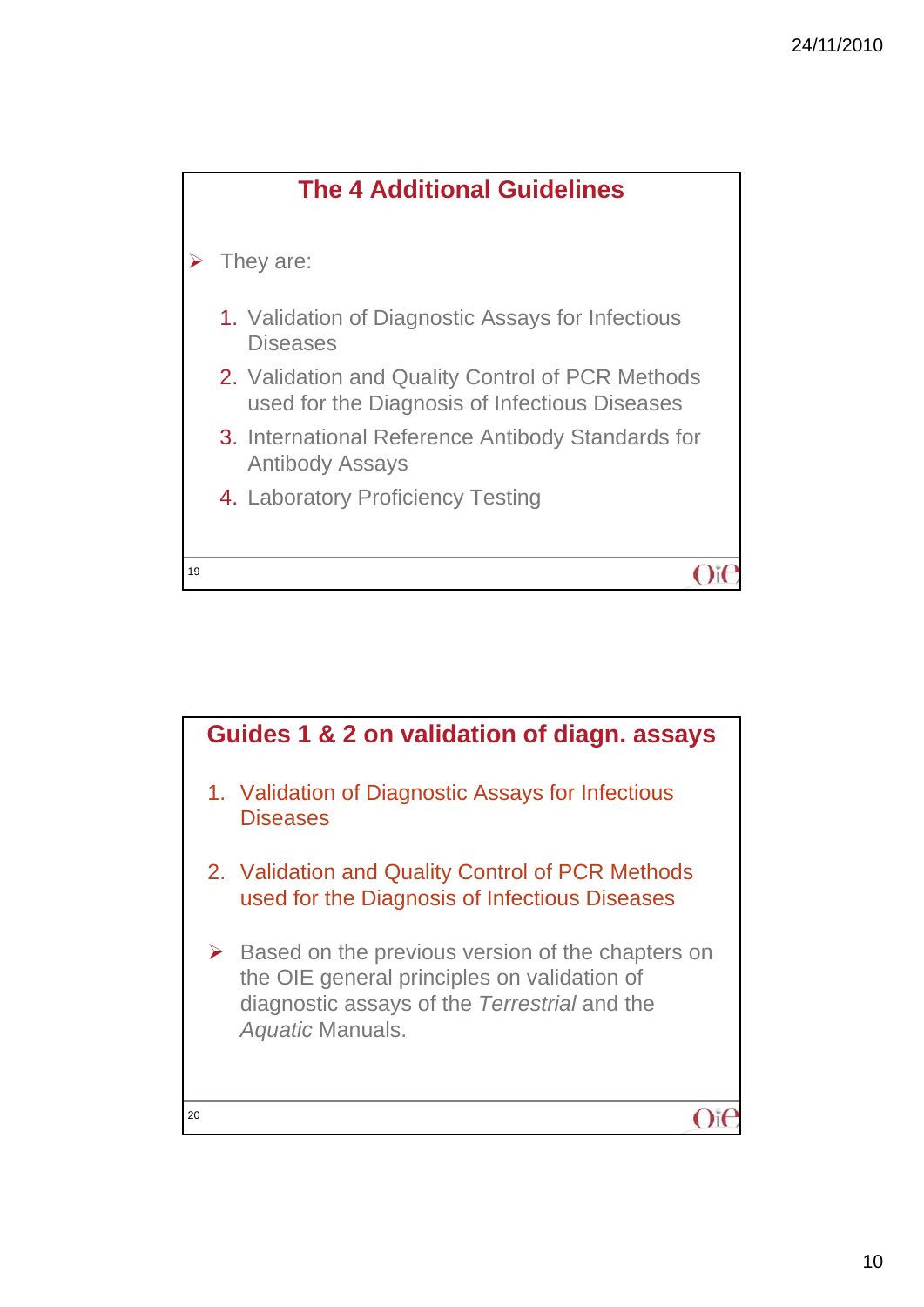